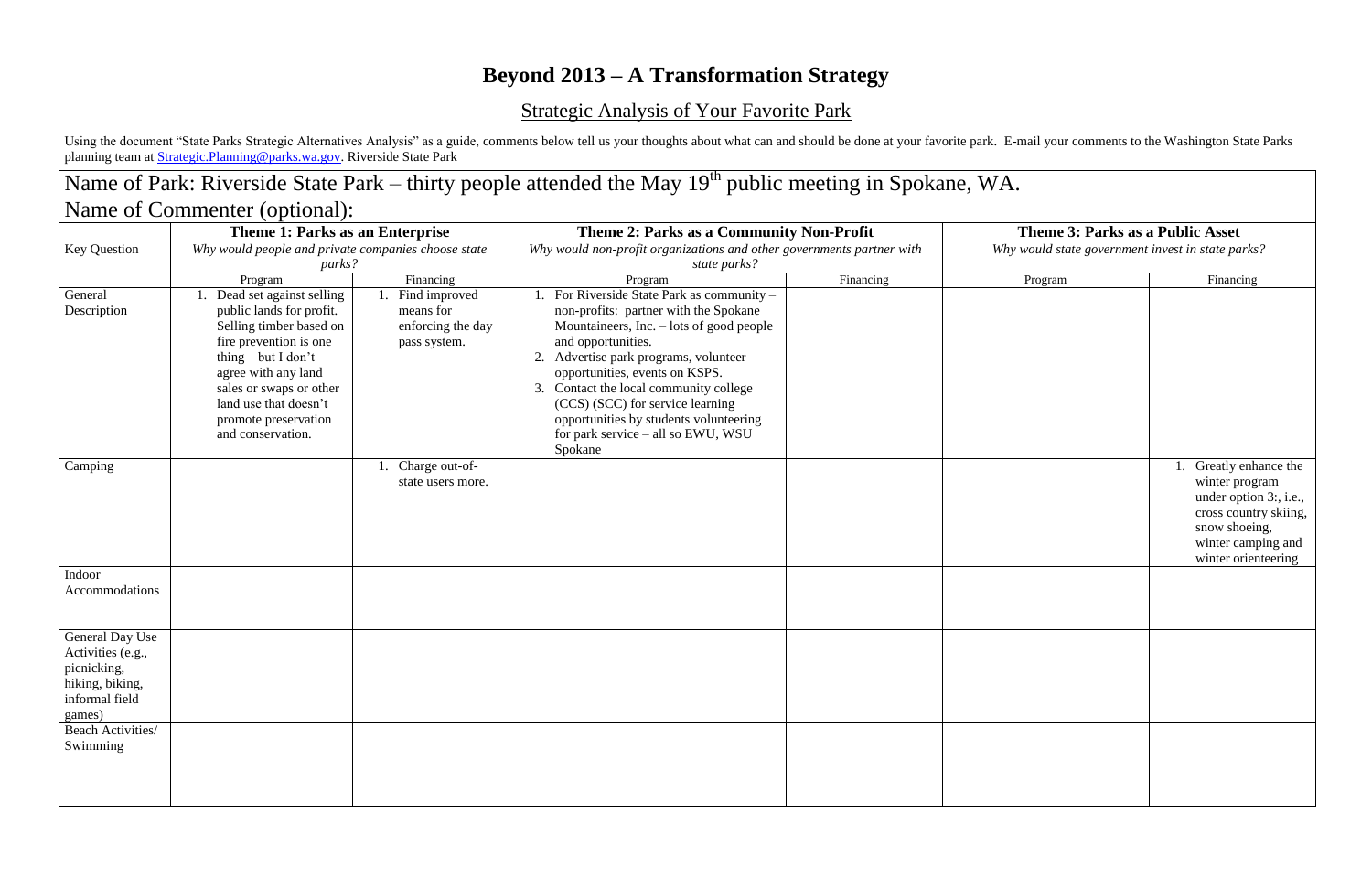| Marine                          |                      |                                          |                                             |
|---------------------------------|----------------------|------------------------------------------|---------------------------------------------|
| Recreation/                     |                      |                                          |                                             |
|                                 |                      |                                          |                                             |
| Boating                         |                      |                                          |                                             |
|                                 |                      |                                          |                                             |
|                                 |                      |                                          |                                             |
|                                 |                      |                                          |                                             |
| Interpretation/                 |                      |                                          |                                             |
| Education                       |                      |                                          |                                             |
|                                 |                      |                                          |                                             |
|                                 |                      |                                          |                                             |
|                                 |                      |                                          |                                             |
|                                 |                      |                                          |                                             |
| Theme 1: Parks as an Enterprise |                      | Theme 2: Parks as a Community Non-Profit | Theme 3: Parks as a Public Asset            |
| Natural Systems                 |                      |                                          |                                             |
|                                 |                      |                                          |                                             |
| Stewardship                     |                      |                                          |                                             |
|                                 |                      |                                          |                                             |
|                                 |                      |                                          |                                             |
|                                 |                      |                                          |                                             |
|                                 |                      |                                          |                                             |
| Historic                        |                      |                                          |                                             |
|                                 |                      |                                          |                                             |
| Preservation                    |                      |                                          |                                             |
|                                 |                      |                                          |                                             |
|                                 |                      |                                          |                                             |
|                                 |                      |                                          |                                             |
|                                 |                      |                                          |                                             |
| Pre-Historic                    |                      |                                          |                                             |
|                                 |                      |                                          |                                             |
| Archeological                   |                      |                                          |                                             |
| Protection                      |                      |                                          |                                             |
|                                 |                      |                                          |                                             |
|                                 |                      |                                          |                                             |
|                                 |                      |                                          |                                             |
| <b>Winter Recreation</b>        |                      |                                          |                                             |
|                                 |                      |                                          |                                             |
|                                 |                      |                                          |                                             |
|                                 |                      |                                          |                                             |
|                                 |                      |                                          |                                             |
|                                 |                      |                                          |                                             |
| <b>Special Events</b>           | 1. Modest increases  |                                          |                                             |
|                                 | in special events    |                                          |                                             |
|                                 | permit fees would    |                                          |                                             |
|                                 |                      |                                          |                                             |
|                                 | still be less than   |                                          |                                             |
|                                 | some alternative     |                                          |                                             |
|                                 |                      |                                          |                                             |
|                                 | venues (e.g.,        |                                          |                                             |
|                                 | BLM)                 |                                          |                                             |
|                                 | 2. Make sale of one- |                                          |                                             |
|                                 |                      |                                          |                                             |
|                                 | day discover pass    |                                          |                                             |
|                                 | more convenient      |                                          |                                             |
|                                 | for special events.  |                                          |                                             |
|                                 |                      |                                          |                                             |
| Park Commerce                   |                      |                                          | Increase the cost of<br>$\mathbf{I}$ .      |
|                                 |                      |                                          | events significantly<br>to line up with the |
|                                 |                      |                                          |                                             |
|                                 |                      |                                          |                                             |
|                                 |                      |                                          | cost of private                             |
|                                 |                      |                                          | venues.                                     |
|                                 |                      |                                          |                                             |